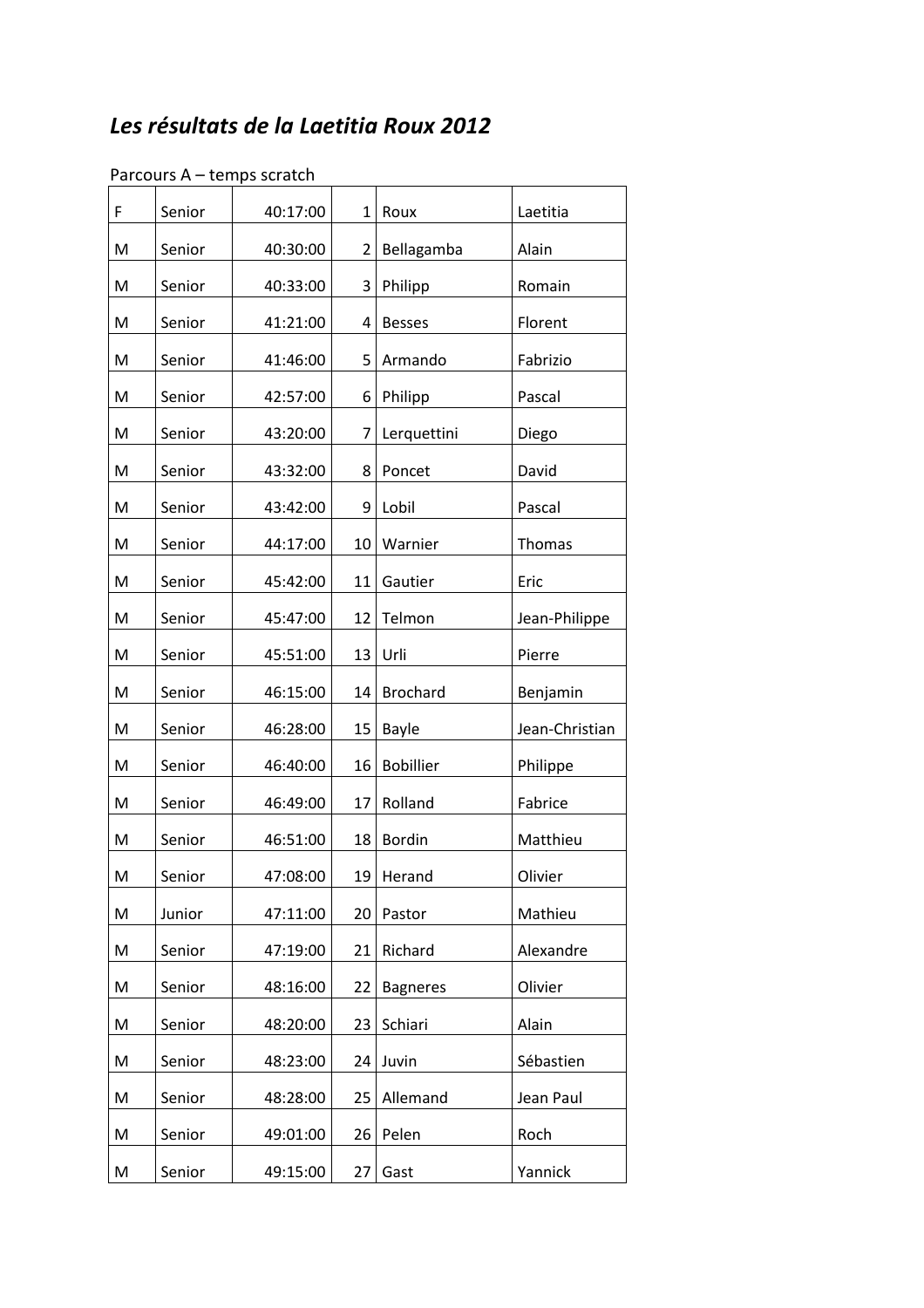| M | Senior | 49:26:00 | 28 | <b>Bonfort</b>   | Olivier        |
|---|--------|----------|----|------------------|----------------|
| M | Senior | 49:34:00 | 29 | Naylor           | Simon          |
| M | Senior | 49:37:00 | 30 | Armand           | Gregory        |
| M | Senior | 50:36:00 | 31 | Virano           | Oscar          |
| M | Senior | 50:46:00 | 32 | Ollivier         | Vincent        |
| M | Senior | 51:13:00 | 33 | Blanchard        | Yannick        |
| M | Senior | 51:16:00 | 34 | Jarniac          | Jerome         |
| F | Senior | 52:50:00 | 35 | Naylor           | Catherine      |
| M | Senior | 53:05:00 | 36 | Nifenecker       | Laurent        |
| F | Senior | 54:04:63 | 37 | Gendre           | Nathalie       |
| M | Senior | 54:06:00 | 38 | Lapierre         | Nathalie       |
| M | Senior | 55:27:00 | 39 | Caremel          | Benoit         |
| M | Senior | 57:02:00 | 40 | Gerby            | Lucas          |
| F | Senior | 57:59:00 | 41 | Philipp          | Corine         |
| M | Senior | 58:13:00 | 42 | Meffre           | Sébastien      |
| M | Senior | 58:17:00 | 43 | Jean             | Nicolas        |
| M | Senior | 58:29:00 | 44 | Thomas           | Hervé          |
| M | Senior | 58:34:00 | 45 | Sergent          | Fabrice        |
| M | Senior | 59:43:00 | 46 | Bertucceli       | Patrick        |
| F | Senior | 60:06:27 | 47 | Ayme             | Karine         |
| F | Senior | 60:06:27 | 48 | Luci             | Ghislaine      |
| M | Senior | 60:11:00 | 49 | Gras             | Denis          |
| M | Senior | 60:17:00 | 50 | <b>FLEURY</b>    | Guillaume      |
| M | Senior | 60:27:00 | 51 | Rigaud           | <b>Nicolas</b> |
| M | Senior | 60:36:00 | 52 | Prat             | <b>Nicolas</b> |
| M | Senior | 62:19:00 | 53 | Nobili           | Olivier        |
| M | Senior | 63:03:00 | 54 | <b>MONTABONE</b> | Thibaud        |
| M | Senior | 63:17:00 | 55 | Chareyre         | <b>Nicolas</b> |
| M | Senior | 63:41:00 | 56 | Gensse           | Xavier         |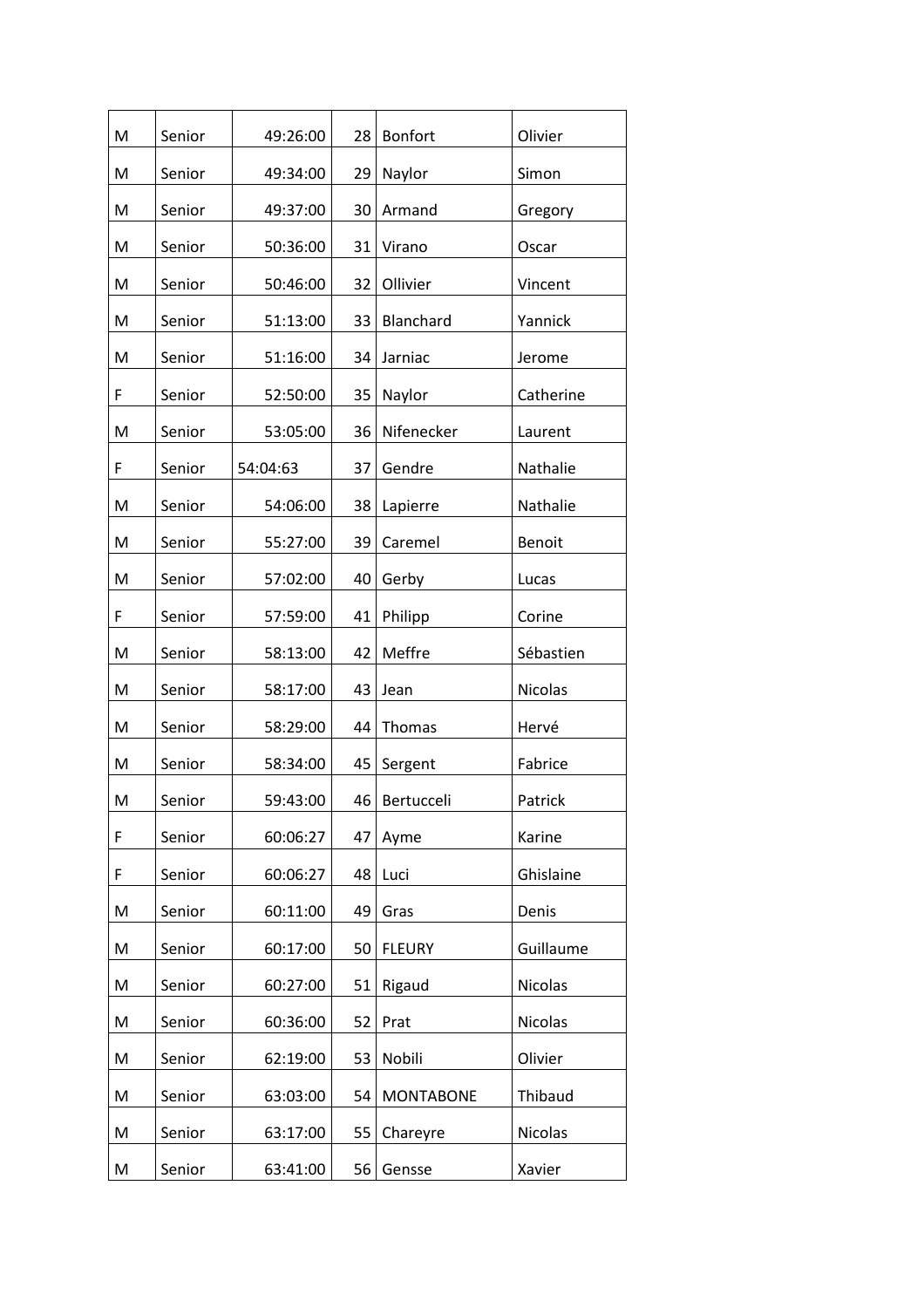| M | Senior | 63:56:00 | 57 | Garnier               | Jean-Michel   |
|---|--------|----------|----|-----------------------|---------------|
| M | Senior | 64:40:00 | 58 | Roux                  | Thibaut       |
| F | Senior | 65:01:00 | 59 | <b>Bordin</b>         | Caroline      |
| F | Senior | 65:22:00 | 60 | Haguet                | Julie         |
| M | Senior | 65:27:00 | 61 | Lagier                | Fabrice       |
| M | Senior | 65:51:00 | 62 | Courtin               | Stéphane      |
| M | Senior | 67:07:00 | 63 | <b>VILLEY</b>         | Benoit        |
| M | Senior | 67:31:00 | 64 | Gaude                 | Sébastien     |
| M | Senior | 68:06:00 | 65 | Vigneux               | David         |
| M | Senior | 68:28:00 | 66 | Faure-Brac            | Didier        |
| M | Senior | 70:24:00 | 67 | Grange                | "Pierrick     |
| F | Senior | 71:37:00 | 68 | Martz                 | Coraline      |
| F | Senior | 71:56:00 | 69 | Bernaudon             | Sophie        |
| M | Senior | 72:06:00 | 70 | Molard                | Robin         |
| F | Senior | 74:07:00 | 71 | Roux                  | Sandrine      |
| M | Senior | 74:21:00 | 72 | Allemand              | Christophe    |
| M | Senior | 75:09:00 | 73 | Simonet               | Michel        |
| M | Senior | 75:43:00 | 74 | Combe                 | <b>Hugues</b> |
| M | Senior | 78:06:00 |    | 75   Beurtheret       | David         |
| M | Senior | 79:58:00 | 76 | Cartier               | jean lou      |
| F | Senior | 81:11:00 | 77 | <b>Couton Chariot</b> | Sandrine      |
| M | Senior | 81:16:00 | 78 | <b>Bournat</b>        | Jean-Marie    |
| M | Senior | 82:20:00 | 79 | Roux                  | Rémi          |
| M | Senior | 83:54:00 | 80 | <b>Bres</b>           | Marc          |
| F | Senior | 84:16:00 | 81 | Le Roux               | Charlotte     |
| F | Senior | 84:39:00 | 82 | Duros                 | Delphine      |
| M | Senior | 87:17:00 | 83 | Besson                | Philippe      |
| M | Senior | 89:43:00 | 84 | Lacour                | Jean-François |
| F | Senior | 93:08:00 | 85 | Andres                | Christine     |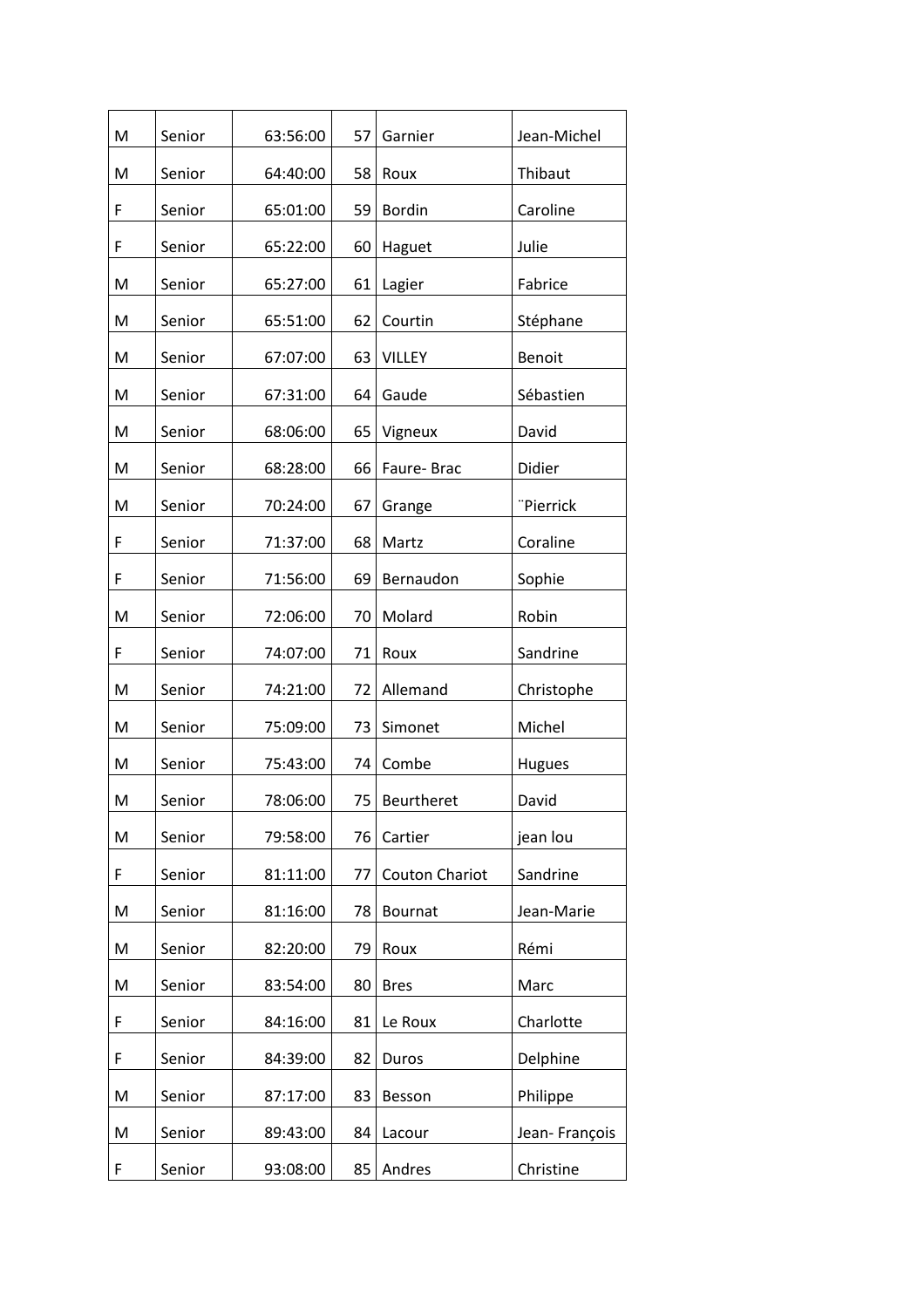| Senior | 93:13:00  | 86 | Lestrade   | Olivier        |
|--------|-----------|----|------------|----------------|
| Senior | 96:09:00  | 87 | Roche      | Denis          |
| Senior | 96:13:00  | 88 | Arcis      | Cécile         |
| Senior | 96:24:00  | 89 | Leveaux    | Eric           |
| Senior | 97:27:00  | 90 | Merlin     | Julie          |
| Senior | 97:32:00  | 91 | Merlin     | Bernard        |
| Senior | 98:32:00  | 92 | Faure      | Coralie        |
| Senior | 103:34:00 | 93 | Conan      | Kevin          |
| Senior | 106:10:00 | 94 | Saint Joly | Cloé           |
| Senior | 108:08:00 | 95 | Gerdy      | Coralie        |
| Senior | Abandon   | 96 | Maurel     | Fabrice        |
| Senior | Abandon   | 97 | Thouve     | Laurent        |
| Senior | Abandon   | 98 | Geoffroy   | <b>Nicolas</b> |
|        |           |    |            |                |

## Parcours B – temps scratch

| M | Cadet  | 28:13:05 | $\mathbf{1}$    | Cartier       | Théo      |
|---|--------|----------|-----------------|---------------|-----------|
| M | Senior | 29:45:11 | 2 <sub>1</sub>  | Pujade        | Florian   |
| M | Senior | 29:48:15 | 3               | lavelli       | Gianluca  |
| M | Junior | 30:02:35 | 4               | <b>Noebes</b> | Valentin  |
| M | Senior | 31:02:41 | 5               | Masse         | Hervé     |
| M | Cadet  | 31:09:94 | 6               | Schiari       | Digan     |
| F | Senior | 31:46:14 | 7               | <b>Bego</b>   | Cristelle |
| M | Cadet  | 31:56:29 | 8               | Corbon        | Steven    |
| F | Junior | 31:59:88 | 9               | Izarar        | Etoile    |
| M | Senior | 35:25:72 | 10              | Gleize        | Olivier   |
| M | Cadet  | 36:25:00 | 11 <sup>1</sup> | Corbon        | Jordan    |
| M | Cadet  | 36:25:11 | 12              | <b>Beaume</b> | Aurélien  |
| M | Junior | 36:45:31 | 13              | Gueyraud      | Simon     |
| M | Senior | 38:16:48 | 14              | Salson        | Thierry   |
| F | Senior | 38:21:35 | 15 <sub>1</sub> | Prevot        | Clara     |
|   |        |          |                 |               |           |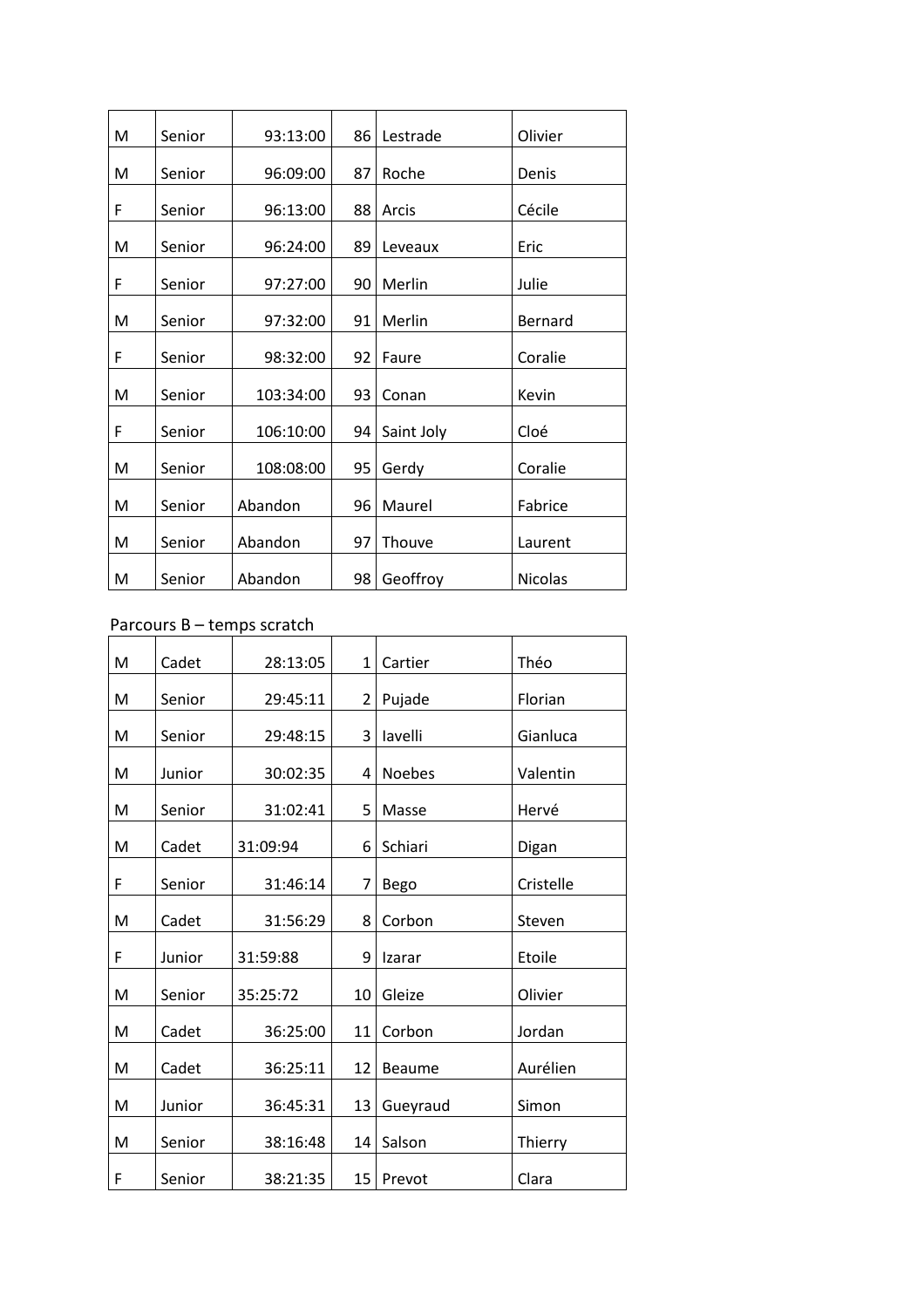| M | Senior | 38:43:89  | 16 | Fillet         | Sylvain      |
|---|--------|-----------|----|----------------|--------------|
| M | Senior | 39:15:67  | 17 | Passy          | Rodrigue     |
| M | Senior | 39:23:36  | 18 | Plaifant       | David        |
| F | Junior | 39:36:15  | 19 | Fabry          | Jeanne       |
| F | Senior | 41:11:01  | 20 | Chabre         | Jacqueline   |
| M | Senior | 41:21:31  | 21 | <b>Branger</b> | Gilles       |
| M | Senior | 42:37:62  | 22 | Fourage        | Martial      |
| F | Senior | 42:45:77  | 23 | Volpert        | Priscille    |
| F | Senior | 43:44:20  | 24 | Izard          | Véronique    |
| F | Senior | 44:41:73  | 25 | Faure-Vincent  | Sylvie       |
| M | Senior | 45:33:82  | 26 | Descamps       | Laurent      |
| M | Senior | 45:55:46  | 27 | Santure        | David        |
| M | Senior | 45:55:83  | 28 | Fabri          | David        |
| M | Cadet  | 46:40:34  | 29 | <b>Bres</b>    | Nans         |
| M | Senior | 47:07:11  | 30 | Astrion        | Georges      |
| M | Senior | 47:29:50  | 31 | Andrzejewski   | Franck       |
| M | Senior | 47:41:52  | 32 | Dighouth       | <b>Driss</b> |
| M | Senior | 48:11:47  | 33 | Ecolivet       | Claude       |
| M | Senior | 49:27:38  |    | 34   molard    | Dominique    |
| M | Senior | 49:29:69  | 35 | Gevaudan       | Gérard       |
| F | Senior | 49:30:18  | 36 | Trigueiro      | Corinne      |
| M | Senior | 49:54:93  | 37 | Maree          | Julien       |
| F | Senior | 50:47:65  | 38 | Goujon +1      | Corinne      |
| F | Senior | 51:44:99  | 39 | Gevaudan       | Aurélie      |
| F | Senior | 53:37:39  | 40 | Raymond        | Céline       |
| F | Senior | 54:43:86  | 41 | Villien        | Prêle        |
| M | Senior | 54:44:30  | 42 | Benedetti      | Elsa         |
| M | Senior | 55:12:498 | 43 | Vallantin +1   | Gilles       |
| F | Senior | 56:02:42  | 44 | Chevrette      | Christine    |